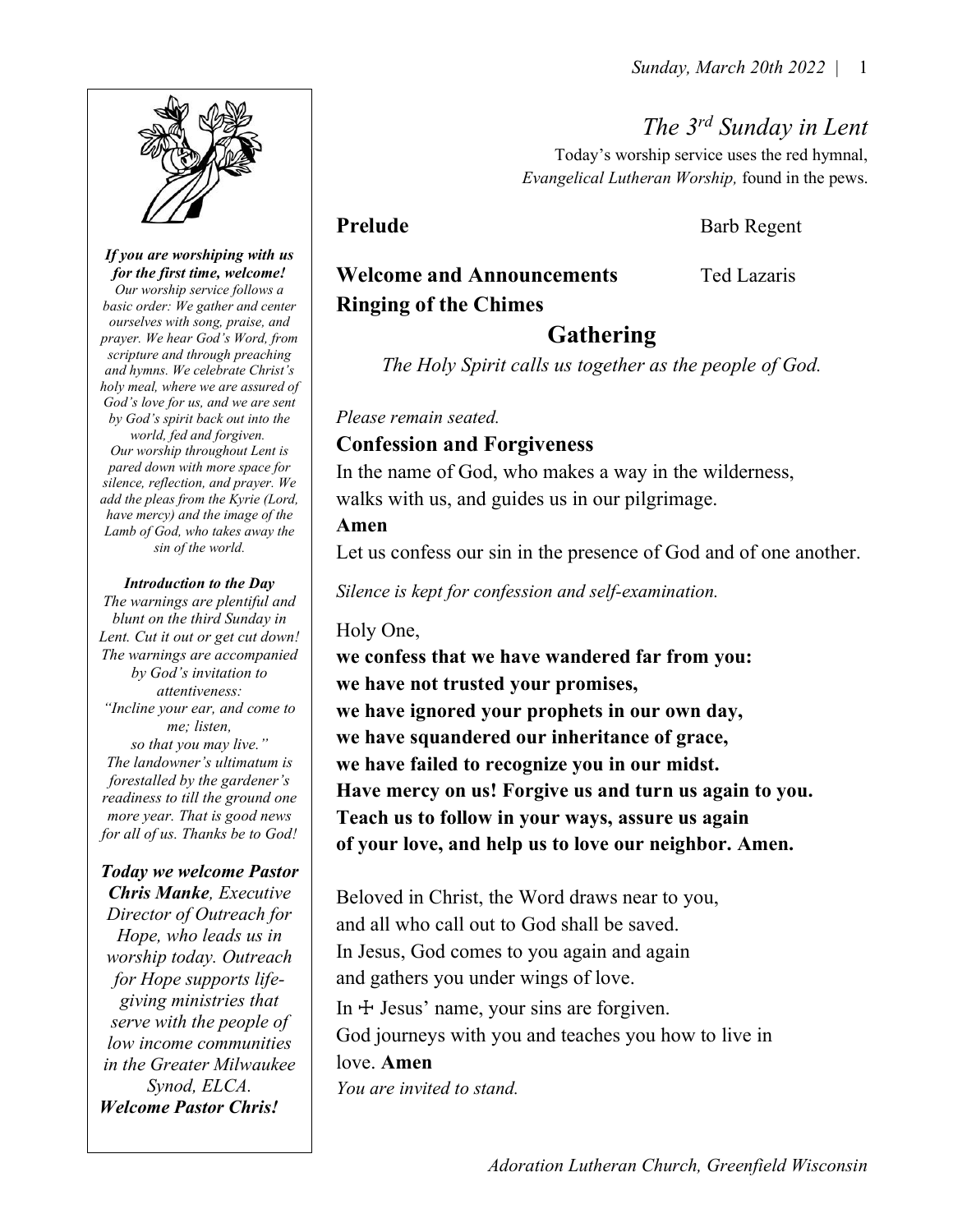#### Gathering Hymn

ELW #334 Tree of Life and Awesome Mystery (Verses 1, 2, 3, and Lent 3)

#### Greeting

The grace of our Lord Jesus Christ, the love of God, and the communion of the Holy Spirit be with you all. And also with you.

#### Kyrie



#### Prayer of the Day

Let us pray.

Eternal God, your kingdom has broken into our troubled world through the life, death, and resurrection of your Son. Help us to hear your word and obey it. And bring your saving love to fruition in our lives, through Jesus Christ, our Savior and Lord, who lives and reigns with you and the Holy Spirit, one God, now and forever. Amen.

Please be seated.

#### Word

God speaks to us in scripture reading, preaching, and song. First Reading: Isaiah 55:1-9

A reading from Isaiah.

<sup>1</sup>Ho, everyone who thirsts, come to the waters; and you that have no money, come, buy and eat! Come, buy wine and milk without money and without price. <sup>2</sup>Why do you spend your money for that which is not bread,

To those who have experienced long years in exile, the return to their homeland is a celebration of abundant life. God calls them into an everlasting covenant of love. Those who return to God will enjoy new life and forgiveness, because God's ways are not our ways.

2

Adoration Lutheran Church, Greenfield Wisconsin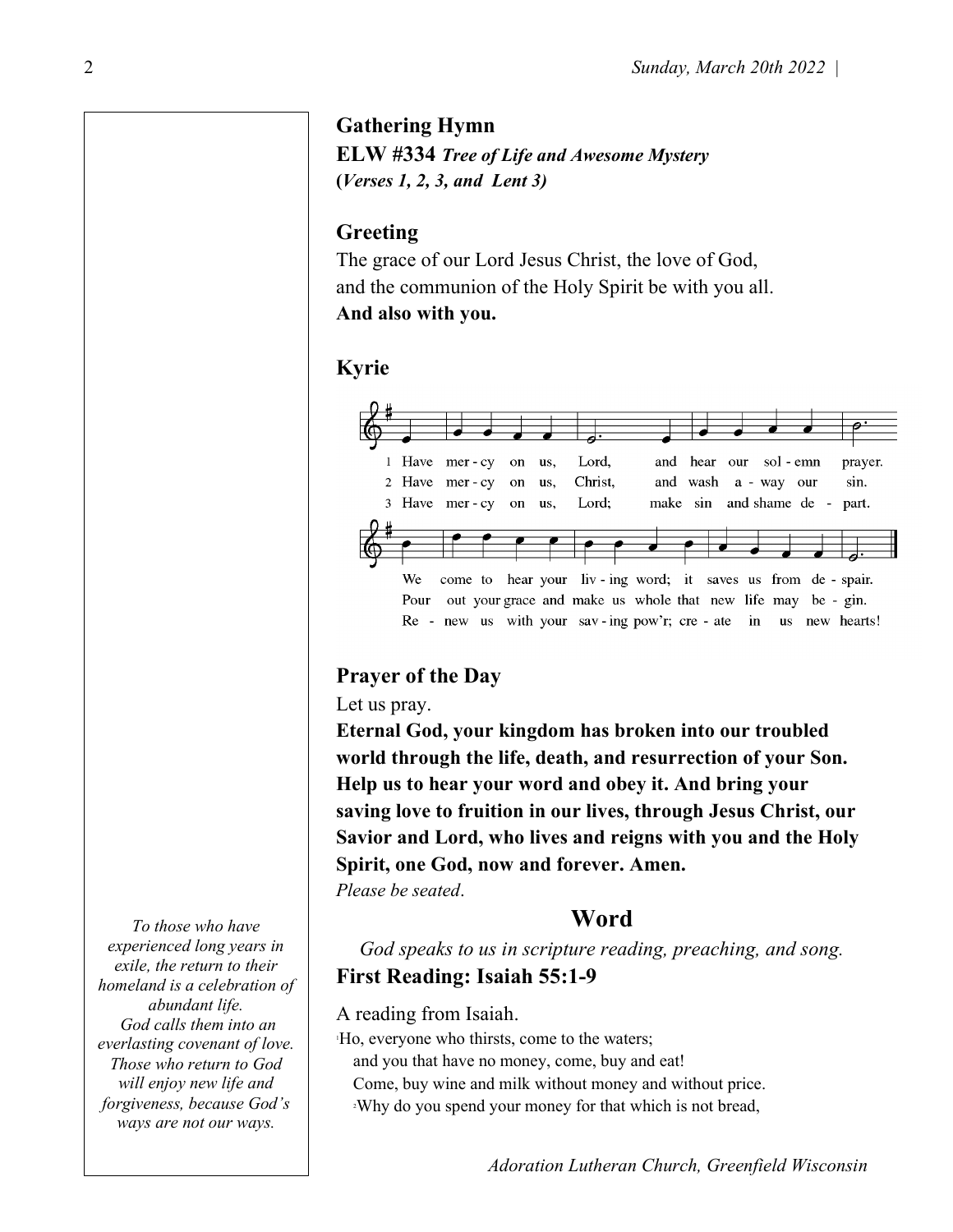Listen carefully to me, and eat what is good, and delight yourselves in rich food. <sup>3</sup>Incline your ear, and come to me; listen, so that you may live. I will make with you an everlasting covenant, my steadfast, sure love for David. <sup>4</sup>See, I made him a witness to the peoples, a leader and commander for the peoples. <sup>5</sup>See, you shall call nations that you do not know, and nations that do not know you shall run to you, because of the Lord your God, the Holy One of Israel, for he has glorified you. <sup>6</sup>Seek the Lord while he may be found, call upon him while he is near; <sup>7</sup>let the wicked forsake their way, and the unrighteous their thoughts; let them return to the Lord, that he may have mercy on them, and to our God, for he will abundantly pardon. <sup>8</sup>For my thoughts are not your thoughts, nor are your ways my ways, says the Lord. <sup>9</sup>For as the heavens are higher than the earth, so are my ways higher than your ways and my thoughts than your thoughts.

and your labor for that which does not satisfy?

The Word of the Lord. Thanks be to God.

# Psalm 63:1-8 (sung)



Psalm tone reproduced from Psalter for Worship Year C © 2006 Augsburg Fortress. May be reproduced by permission for local use only.

<sup>1</sup>O God, you are my God; eager- | ly I seek you;

 my soul thirsts for you, my flesh faints for you, as in a dry and weary land where there | is no water.

<sup>2</sup>Therefore I have gazed upon you in your | holy place, that I might behold your power | and your glory.

<sup>3</sup>For your steadfast love is better than | life itself;

my lips shall | give you praise.

<sup>4</sup>So will I bless you as long | as I live and lift up my hands | in your name.

Having heard Isaiah's poem calling us to the divine waters, we respond by singing Psalm 63:1-8. In the metaphors of this poem, we are thirsty, the land is dry. Yet we anticipate the richest of foods that God provides. We are helped by God to search for God.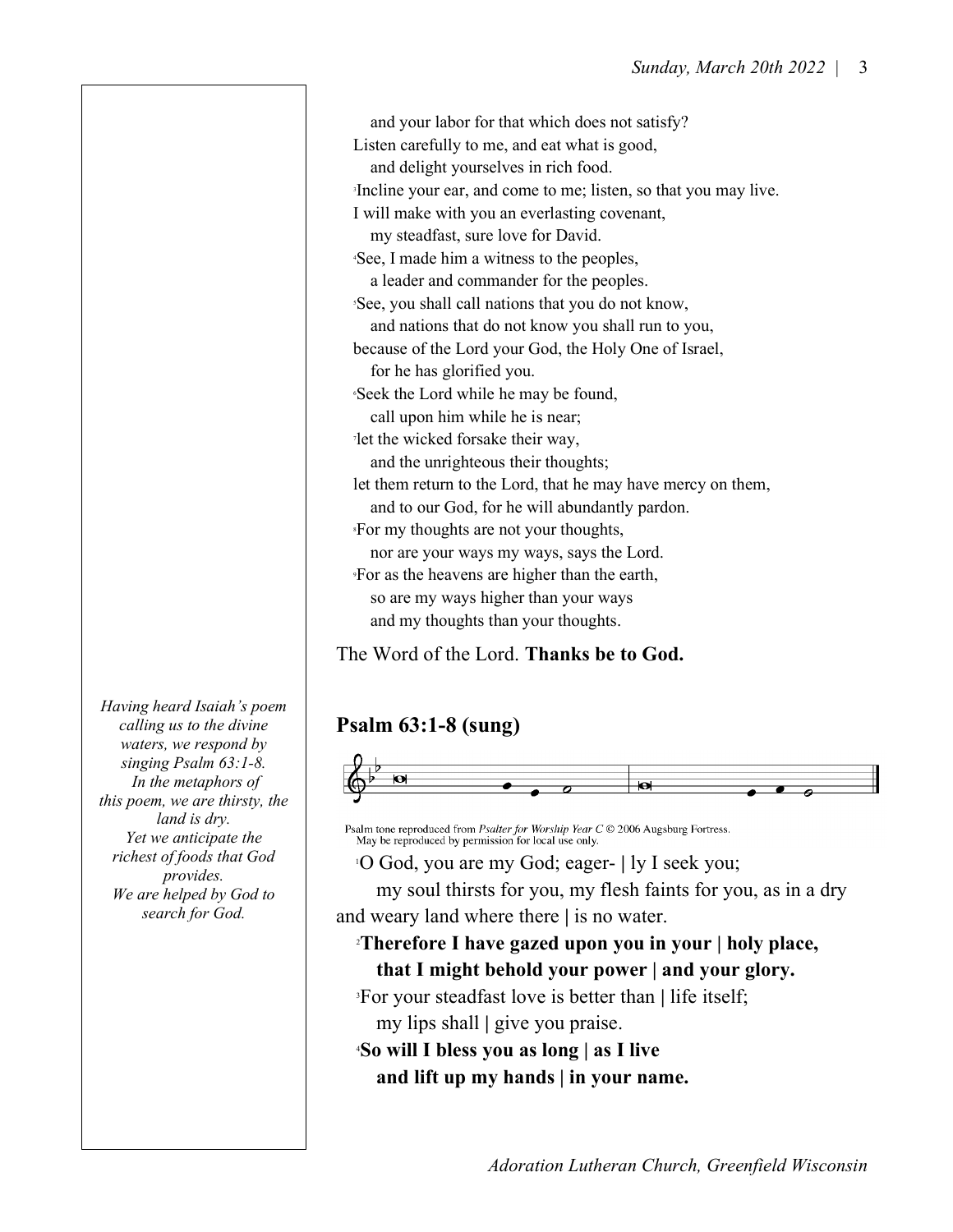Paul uses images from Hebrew Scriptures and prophecy to speak the truth of Jesus Christ: He is our rock, our water, our food, and our drink. Christ is the living sign of God's faithfulness.

<sup>5</sup>My spirit is content, as with the rich- | est of foods, and my mouth praises you with | joyful lips,

<sup>6</sup>when I remember you up- | on my bed,

and meditate on you in | the night watches.

<sup>7</sup>For you have | been my helper,

and under the shadow of your wings I | will rejoice.

<sup>8</sup>My whole being | clings to you; your right hand | holds me fast.

# Second Reading: 1 Corinthians 10:1-13

A reading from Paul's first letter to the Corinthians.

<sup>1</sup>I do not want you to be unaware, brothers and sisters, that our ancestors were all under the cloud, and all passed through the sea,  $^2$  and all were baptized into Moses in the cloud and in the sea,  $3$  and all ate the same spiritual food,  $4$  and all drank the same spiritual drink. For they drank from the spiritual rock that followed them, and the rock was Christ.<sup>5</sup>Nevertheless, God was not pleased with most of them, and they were struck down in the wilderness.

<sup>6</sup>Now these things occurred as examples for us, so that we might not desire evil as they did. <sup>7</sup>Do not become idolaters as some of them did; as it is written, "The people sat down to eat and drink, and they rose up to play."<sup>8</sup>We must not indulge in sexual immorality as some of them did, and twenty-three thousand fell in a single day. <sup>9</sup>We must not put Christ to the test, as some of them did, and were destroyed by serpents.

10 And do not complain as some of them did, and were destroyed by the destroyer.  $\frac{11}{11}$  These things happened to them to serve as an example, and they were written down to instruct us, on whom the ends of the ages have come.  $^{12}$  So if you think you are standing, watch out that you do not fall. <sup>13</sup>No testing has overtaken you that is not common to everyone. God is faithful, and he will not let you be tested beyond your strength, but with the testing he will also provide the way out so that you may be able to endure it.

The Word of the Lord. Thanks be to God.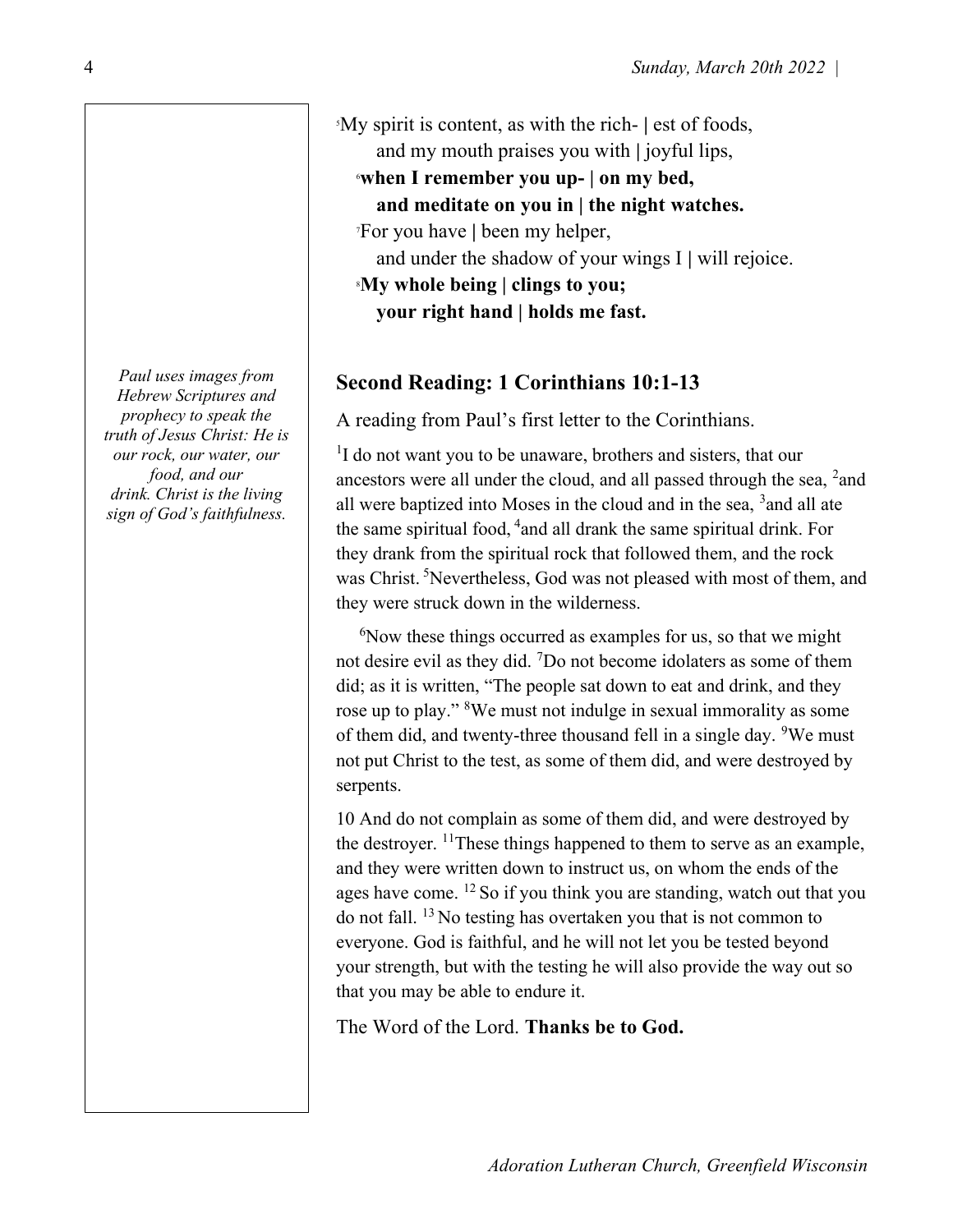Gospel Acclamation We are turn-ing, Lord, to hear you; you are mer - ci - ful and  $\operatorname{kind}$ slow to an - ger, rich in bless - ing, and with love to us in-clined.

## Gospel: Luke 13:1-9

You are invited to stand.

The Holy Gospel according to Luke. Glory to you, O Lord.

 $<sup>1</sup>$  At that very time there were some present who told him about the</sup> Galileans whose blood Pilate had mingled with their sacrifices.<sup>2</sup> [Jesus] asked them, "Do you think that because these Galileans suffered in this way they were worse sinners than all other Galileans?

 $3$  No, I tell you; but unless you repent, you will all perish as they did. <sup>4</sup>Or those eighteen who were killed when the tower of Siloam fell on them—do you think that they were worse offenders than all the others living in Jerusalem? <sup>5</sup>No, I tell you; but unless you repent, you will all perish just as they did."

 $6$ Then he told this parable: "A man had a fig tree planted in his vineyard; and he came looking for fruit on it and found none. <sup>7</sup> So he said to the gardener, 'See here! For three years I have come looking for fruit on this fig tree, and still I find none. Cut it down! Why should it be wasting the soil?' <sup>8</sup>He replied, 'Sir, let it alone for one more year, until I dig around it and put manure on it.  $9$  If it bears fruit next year, well and good; but if not, you can cut it down.'"

The gospel of the Lord. Praise to You, O Christ.

Sermon Pastor Chris Manke, Outreach for Hope

Asked about current tragic events, Jesus turns a lesson about whether suffering is deserved into a hard call to obedience. He then tells a parable that holds out hope that the timeline for ultimate judgment will be tempered by patience.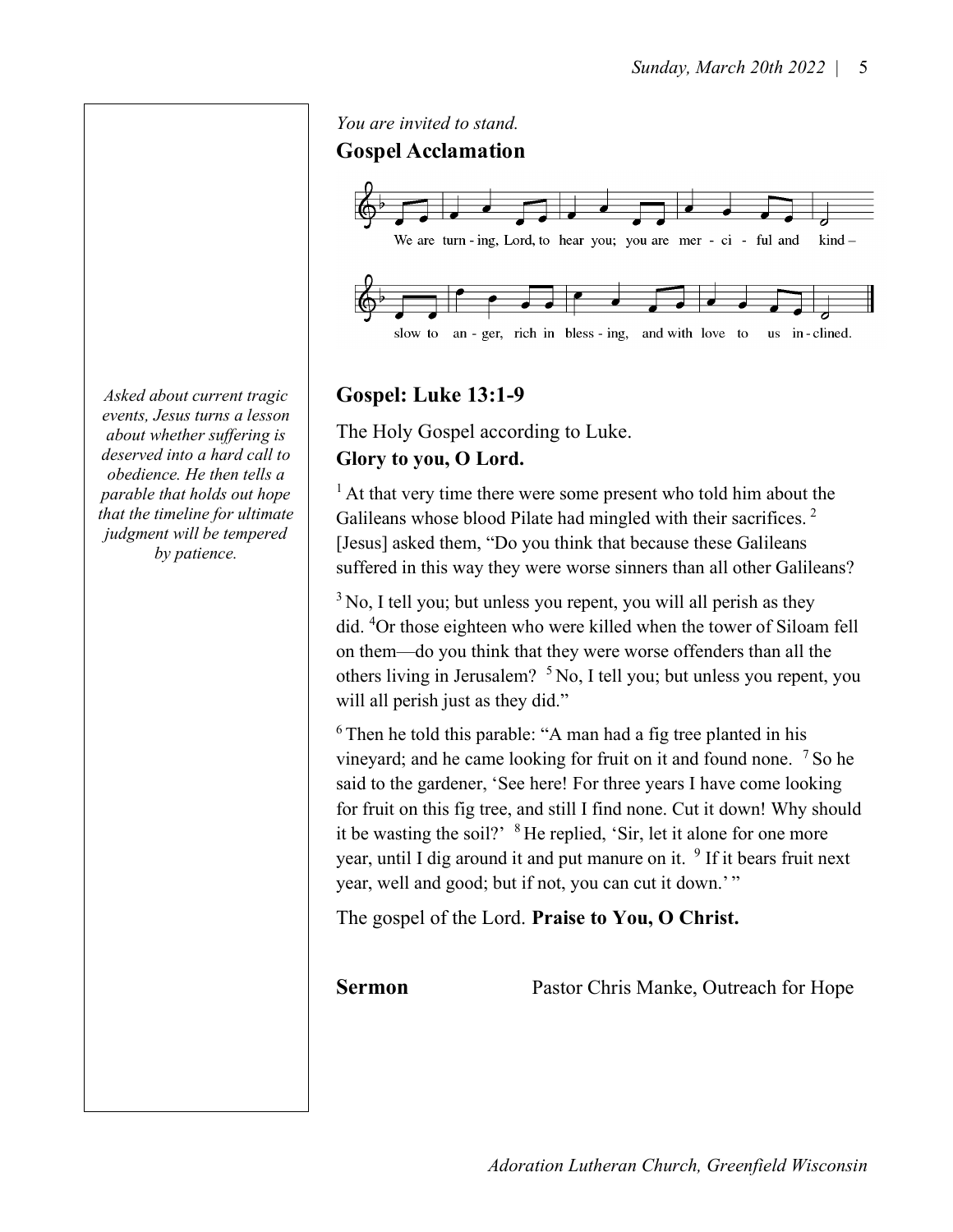#### Hymnwriter Fred Kaan (1929-2009)

Was born in the Netherlands to a non-churched family. As you note the words of this hymn, Kaan's life context informs this song. Kaan lived through the Nazi occupation of his country, saw three of his grandparents die of starvation, and witnessed his parents deep involvement in the resistance movement, taking in a number of refugees. He began attending church in his teens and was later ordained a pastor, where he wrote hymns throughout his ministry.

# Hymn of the Day ELW #603 God, When Human Bonds are Broken

#### Apostles' Creed

I believe in God, the Father almighty, creator of heaven and earth.

I believe in Jesus Christ, God's only Son, our Lord, who was conceived by the Holy Spirit, born of the virgin Mary, suffered under Pontius Pilate,

was crucified, died, and was buried; he descended to the dead.\*

On the third day he rose again;

he ascended into heaven, he is seated at the right hand of the Father, and he will come to judge the living and the dead. I believe in the Holy Spirit, the holy catholic church, the communion of saints, the forgiveness of sins, the resurrection of the body, and the life everlasting. Amen.

## Prayers of Intercession

In Christ Jesus we meet the God who knows our weakness and bears the wounds of the world. Therefore, let us be bold as we pray, trusting that God draws near to those in any kind of need.

# After each petition is read, name your specific prayers for the petition aloud or in the silence of your hearts.

We pray for the church:

Add your prayers for its leaders, mission, and unity. Turn our hearts toward our neighbors in love and toward the world in mercy. Hear us, O God, your mercy is great.

We pray for the earth: Name your prayers for creation. Bring new life from decay and repair what has been damaged from misuse or neglect. Hear us, O God, your mercy is great.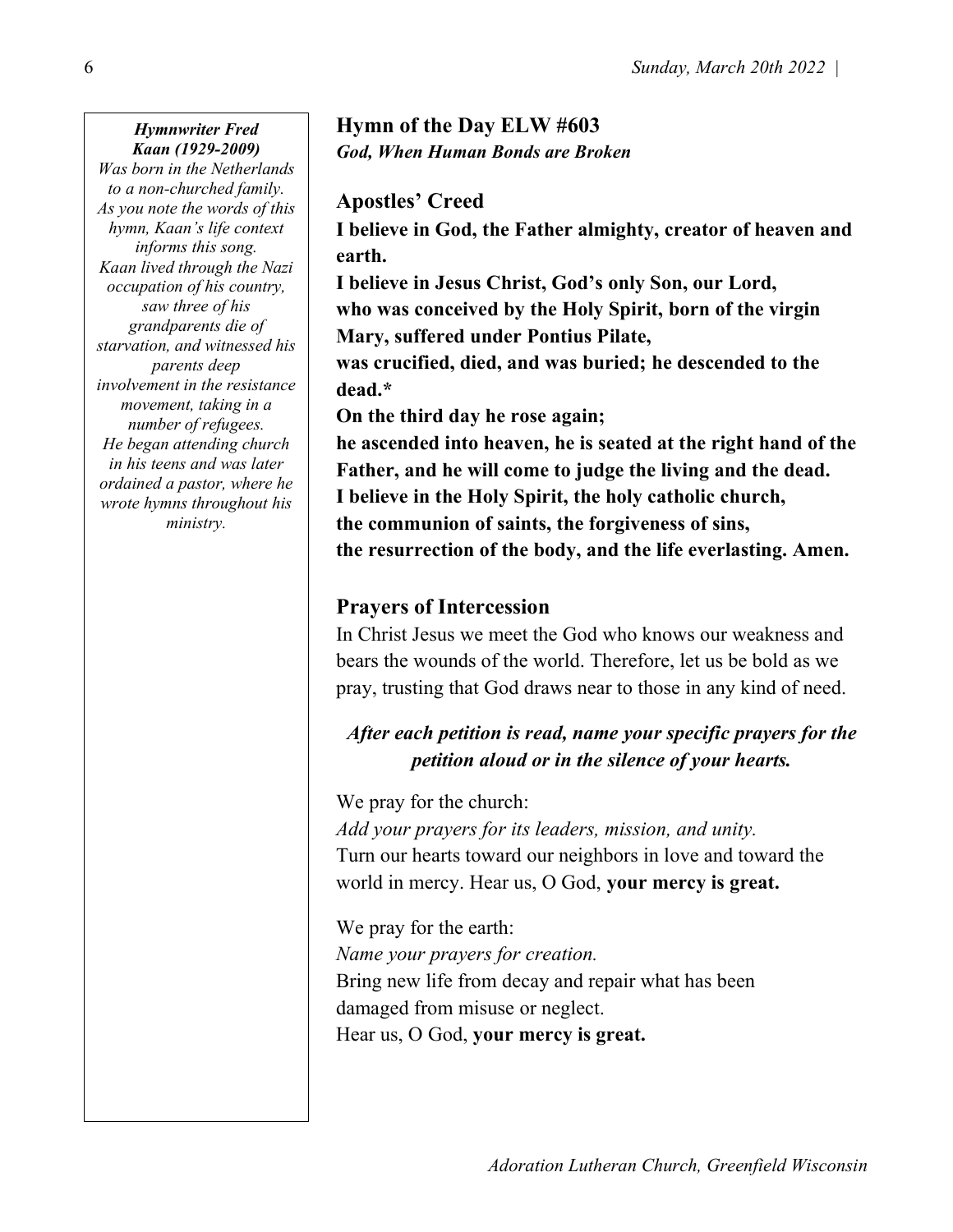#### We lift up in prayer:

For all in crisis as Russia's invasion of Ukraine continues; For those wrestling with Long Covid, for Covid researchers, for all those preparing now for the rise of future variants; For our Jewish siblings, recently having celebrated Purim.

Dick Voegeli; Kathy Imp; Dick Kaquatosh; John Imp; Jan Rinderle; Pat (cousin of Donna Babilius); Lindsay Pelaez (niece of Tim and Katie Schmidt); Betty Wing; Joani Bettin; Joyce Weinert; Darlene Witkowiak; Bob Bauer; SEPKeith (Sandy Eigner's brother-in-law); Bill (friend of the Lazaris family); Jeremy (nephew of Tom Nowakowski); Karen (Sandy Ringwall's sister); Susan (daughter of Darlene Witkowiak); Caroline (daughter of Jill Lindberg); Scott and Debbie (family of Margaret Duris); Jerry Pritcher (friend of Crystal Januchowski); Shelby (friend of Crystal); and the Daniels family, specifically Taylor.

We pray for the nations:

Name your prayers for countries and conflicts and peoples. Heal all lands afflicted by sins of greed, pride, and violence, that your ways of peacemaking and unity may prevail throughout the world. Hear us, O God, your mercy is great.

We pray for all who are in need, especially those we love. Name your prayers for healing and wholeness Send your compassion to those who are weighed down by sickness, grief, or guilt, that they might receive new life and the encouragement of your steadfast love. Hear us, O God, your mercy is great.

We pray for this assembly:

Name your prayers for Adoration and the faith of our partners and community.

Guide us through this time of Lent, that all we do would spring from your mercy, revealing the treasure of your presence. Hear us, O God, your mercy is great.

With thanksgiving we remember all who have died in youmercy. Name those saints who have recently died and those important to our faith and lives.

Strengthen us to face our mortality with humility, and to trust in your promise of resurrection.

Hear us, O God, your mercy is great.

O loving God, you know the needs of all the world. By your Spirit, grant that we—having turned to you in prayer—now might turn to one another in peace. Help us tend and keep what you have made, and love our neighbor with the love of Jesus, in whose name we pray. Amen.

#### Peace

The peace of Christ be with you always. And also with you.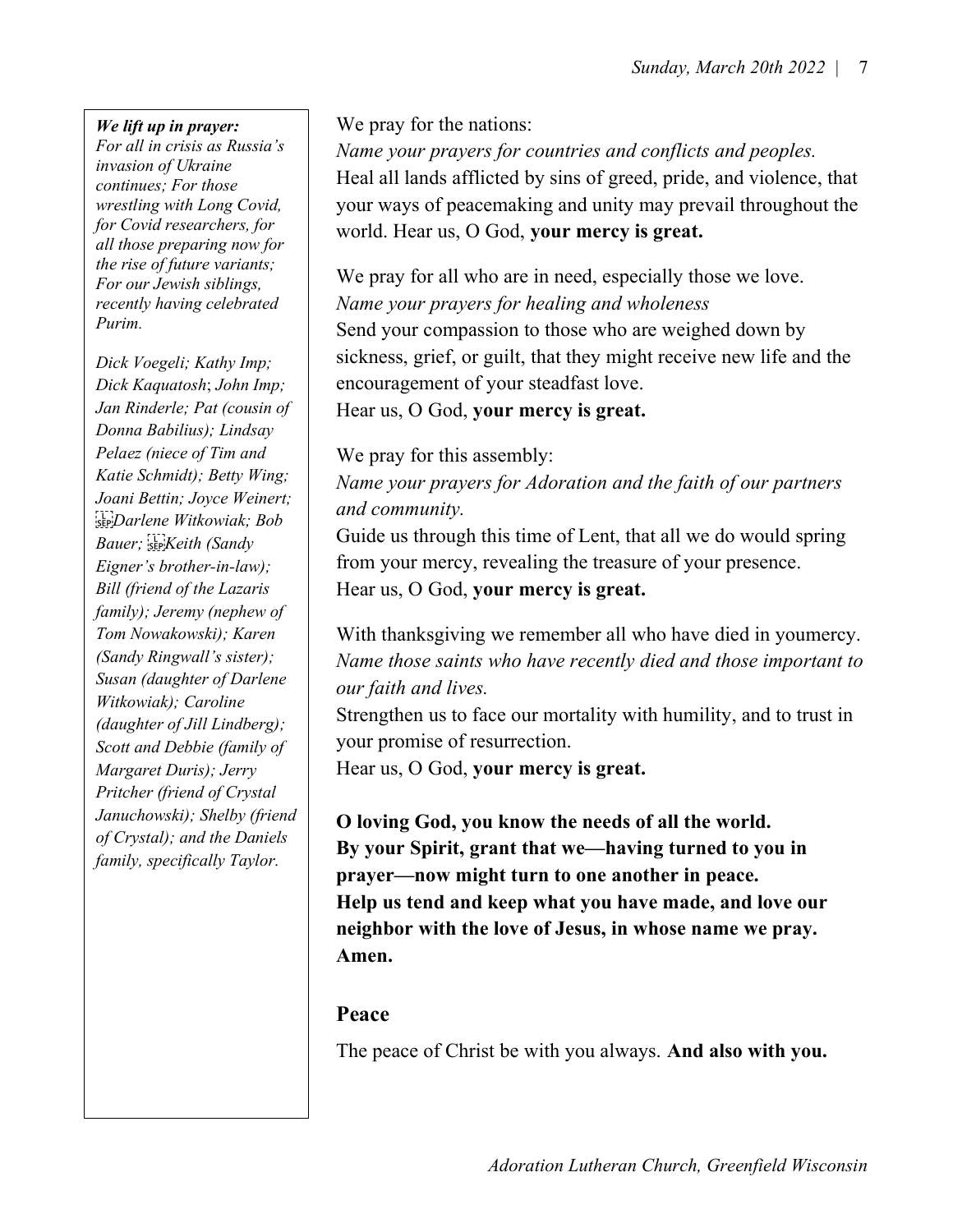# Meal

God feeds us with the presence of Jesus Christ.

## Preparation Prayer

Let us pray. God our provider, you have not fed us with bread alone, but with words of grace and life. Bless us and these your gifts, which we receive from your bounty, through Jesus Christ our Lord. Amen

# Eucharistic Prayer

Holy God, our living Water and our merciful Guide: Together with rivers and seas, wells and springs, we bless and magnify you. You led your people Israel through the desert, and provided them water from the rock.

We praise you for Christ, our Rock and our Water, who joined us in our desert, pouring out his life for the world.

## Words of Institution

Remembering, therefore, his life, death, and resurrection, we await your salvation for all this thirsty world.

Pour out your Spirit on this holy food and on all the baptized gathered for this feast: wash away our sin, that we may be revived for our journey by the love of Christ.

Through him all glory and honor is yours, Almighty Father, with the Holy Spirit, in your holy Church, both now and forever. Amen

# Lord's Prayer

Gathered into one by the Holy Spirit, let us pray as Jesus taught us.

Our Father, who art in heaven, hallowed be thy name, thy kingdom come, thy will be done,

on earth as it is in heaven.

Give us this day our daily bread; and forgive us our trespasses, as we forgive those who trespass against us; and lead us not into temptation, but deliver us from evil. For thine is the kingdom, and the power, and the glory, forever and ever. Amen.

All are welcome at Christ's table, and at Adoration!

Jesus himself welcomes all to the Lord's Supper.

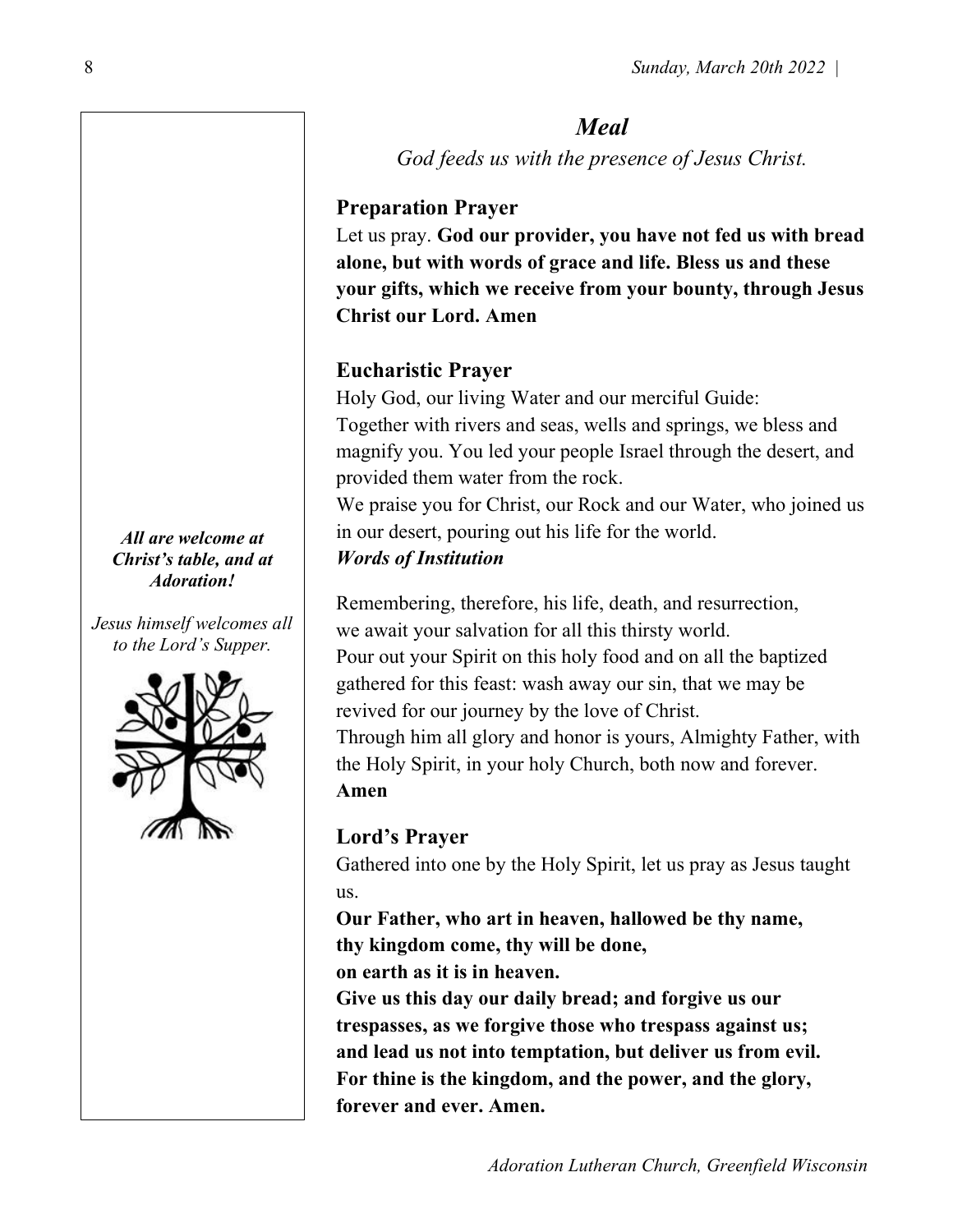The Lamb of God, or Agnus Dei, comes from references in John 1:29 and the book of Revelation. In scripture, Jesus is often described as a young lamb not out of affection, but for the sacrificial and atoning nature of Christ's death. Christ's "Lamb Power" also stands in opposition to the "Lion" of the Roman Empire, who will crucify him.

Children are welcome to come forward, either to receive a blessing or to receive Holy Communion.

Here at Adoration, we practice "Open Communion," which means we welcome anyone to receive bread and wine, Christ's body and blood, the grace-filled gift of God. Jesus loves everyone and welcomes everyone to his table of grace and peace.

We come forward to receive the elements today. Bring your offering and place it in the basket near the baptismal font. Please receive the elements and take them back to your pew before eating and drinking.

Refuse may be placed in the baskets as you depart worship.

# Please be seated. Invitation to Communion

# Lamb of God

Please wait to come forward for Holy Communion until we have completed singing the "Lamb of God."



# Communion

**Communion Music** (Background Music Only) ELW #500 Now We Remain

# Post-Communion Blessing

## Prayer After Communion

Let us pray.

Compassionate God, you have fed us with the bread of heaven. Sustain us in our Lenten pilgrimage: May our fasting be hunger for justice; our alms, a making of peace; and our prayer, the song of grateful hearts, through Jesus Christ, our Savior and Lord. Amen

## Sending

God blesses us and sends us in mission to the world.

# Benediction

The God of steadfastness and encouragement grant you to live in harmony with one another, in accordance with Christ Jesus. Amen.